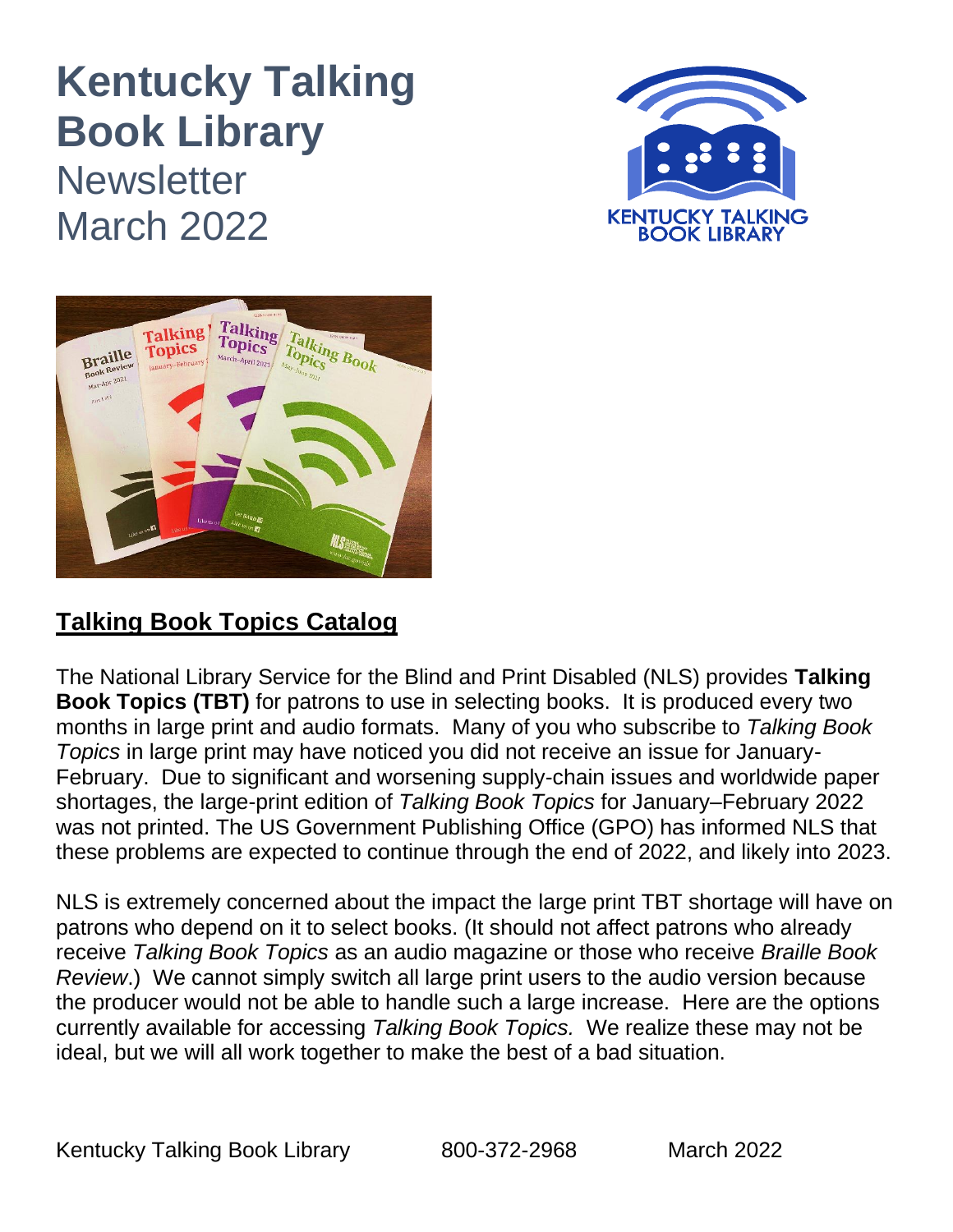- 1. Online—if you have internet access, or have family members who do, *Talking Book Topics* is available online at [https://www.loc.gov/nls/braille-audio-reading](https://www.loc.gov/nls/braille-audio-reading-materials/latest-books-in-braille-and-audio/talking-book-topics-bimonthly-magazine/)[materials/latest-books-in-braille-and-audio/talking-book-topics-bimonthly](https://www.loc.gov/nls/braille-audio-reading-materials/latest-books-in-braille-and-audio/talking-book-topics-bimonthly-magazine/)[magazine/.](https://www.loc.gov/nls/braille-audio-reading-materials/latest-books-in-braille-and-audio/talking-book-topics-bimonthly-magazine/)
- 2. *Talking Book Topics* on audio cartridge—NLS has created the January-February 2022 issue as DB 106440. It is a Talking Book loaded onto on a cartridge along with your regular books. Call or email KTBL to request it.
- 3. BARD—those of you who use BARD to download books can also download the audio version of *Talking Book Topics*. On the BARD Main page, go to Find Magazines and Other Materials. In the box labeled Magazines by Titles, select *Talking Book Topics* from the drop-down menu and click Go.
- 4. *Braille Book Review*—if you can read braille, you may subscribe to *Braille Book Review*. It lists both braille and Talking Books but has shorter descriptions than TBT. It is also available online and on BARD.
- 5. NFB Newsline®--*Talking Book Topics* is available to Newsline users. Newsline uses synthesized speech to read a variety of newspapers and periodicals. It is accessible by telephone, online, mobile app, and other methods. Contact KTBL to sign up.
- 6. Autoselect—Most of you already have KTBL select books for you using our Autoselect program, so you may be content with that until *Talking Book Topics* is available in a format you can use. You may contact your librarian to update your favorite authors and reading interests and you are always welcome to request specific titles, authors, or subjects. Your requests will be sent to you before Autoselected titles.

No matter which method you use, you are welcome to mail, phone, or email your requests to us. You may list your requests on any piece of paper or contact us to get a KTBL order form—just be sure to include your name on it. Meanwhile, NLS is working on more alternatives and we will share them as they become available.

### **On a Related Note…**

Also related to the paper shortage is our ability to produce large print copies of our newsletter. We already load the most recent issue onto every Talking Book cartridge, and we email it to every patron with an email address. Therefore, we may explore reducing or eliminating the large print version in the future. There are questions about this on the enclosed survey, so please respond—your feedback on this subject is important to us. We will continue to provide braille newsletters for as long as we can get braille paper.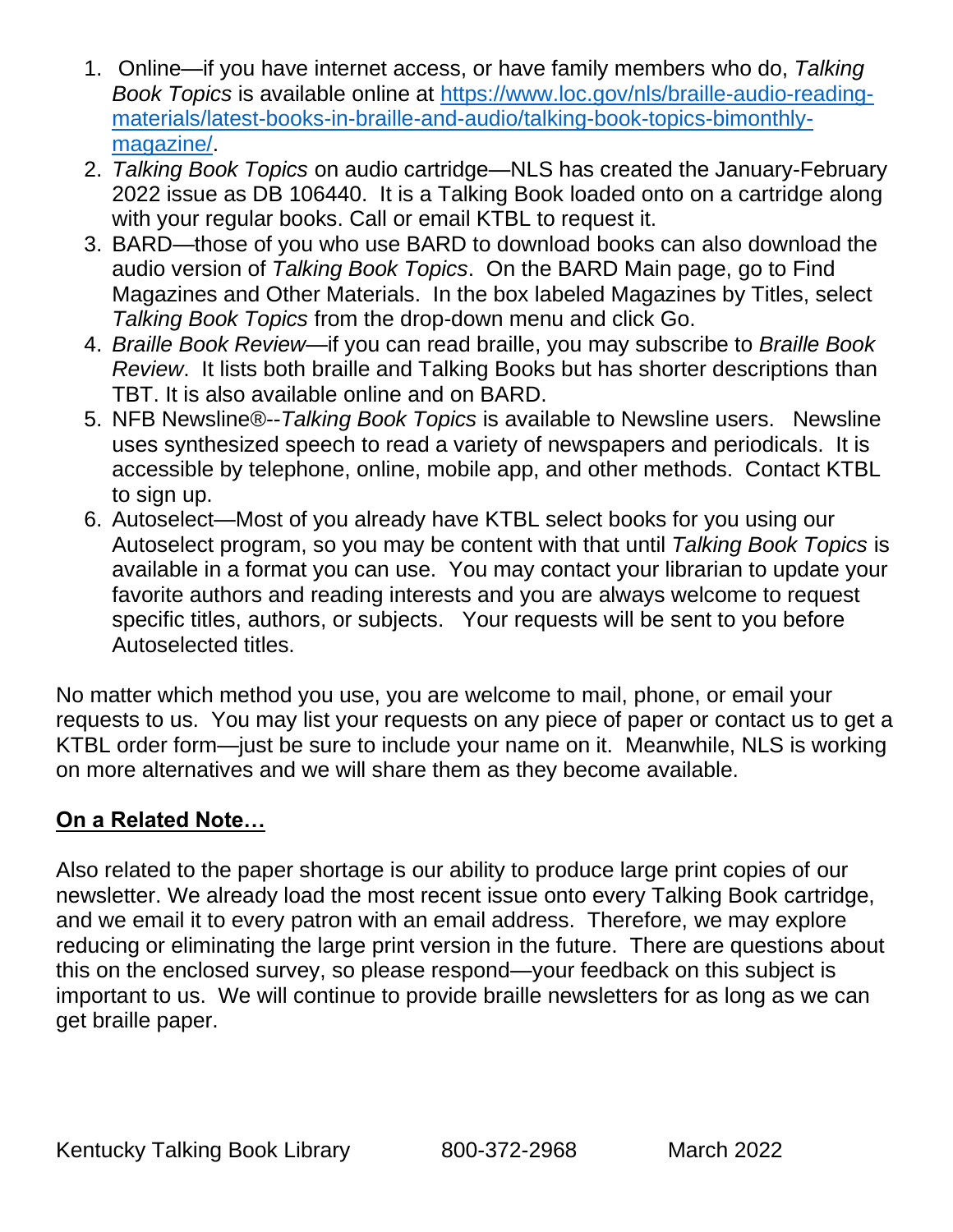### **2022 Kentucky Talking Book Library Patron Survey**

Please take a few moments to complete our annual survey. Your feedback helps us make decisions about materials, services, and procedures to help us better serve you. It also helps us justify our funding. When finished, fold the survey so our address shows, and tape it closed. No postage is necessary.

You may take the survey over the phone by calling 1-800-372-2968 or 1-502-564-5791. This survey is anonymous; however, we will need your name if you include requests or issues regarding your account.

- 1. Approximately how long have you received service from the Kentucky Talking Book Library?
	- a. One year or less
	- b. 2-5 years
	- c. 6-10 years
	- d. 11-20 years
	- e. More than 20 years
- 2. How did you learn about the Kentucky Talking Book Library? (Choose one.)
	- a. Friend or family member
	- b. Doctor's office
	- c. Government agency, such as Blind Services or Veterans Administration
	- d. Social worker or therapist
	- e. Public library
	- f. School
	- g. Internet, TV, or radio ad
	- h. Other (please describe) \_
- 3. On average, how much time do you spend reading braille or talking books?
	- a. Less than 1 hour per week
	- b. Between 1 and 2 hours per week
	- c. Between 3 and 6 hours per week
	- d. Between 1 and 2 hours per day
	- e. Between 3 and 6 hours per day
	- f. More than 6 hours per day
- 4. Would you have access to braille or audio books if you did not get them from the Kentucky Talking Book Library and/or BARD?
	- a. Yes
	- b. No
	- c. I'm not sure

Kentucky Talking Book Library 800-372-2968 March 2022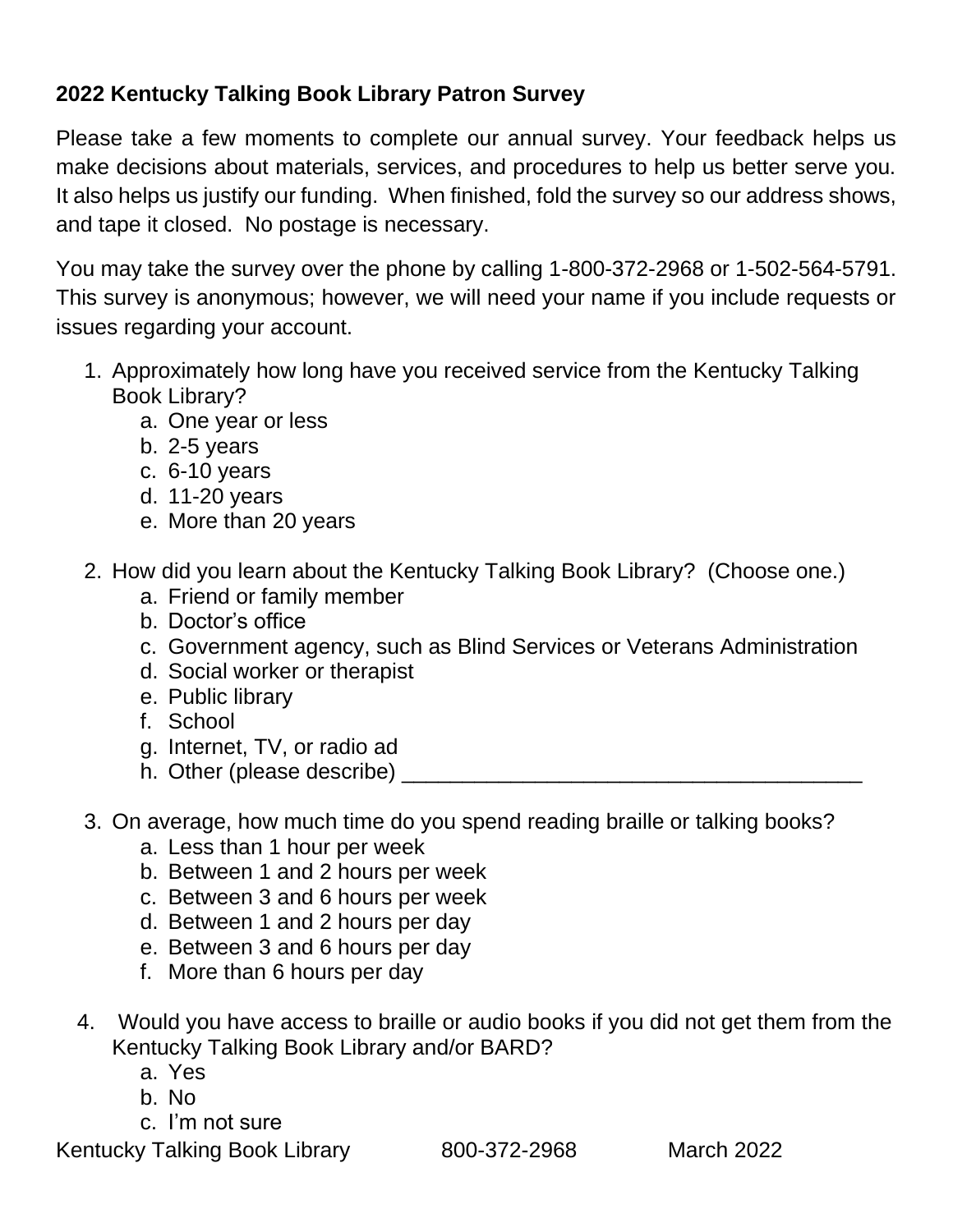- 5. Do you (or someone on your behalf) use *Talking Book Topics* or *Braille Book Review* to select your books?
	- a. No
	- *b.* Yes, I use *Talking Book Topics*
	- c. Yes, I use *Braille Book Review*
	- d. I am not sure
- 6. A paper shortage will prevent NLS from printing the large print version of *Talking Book Topics* (TBT). Which statement is the most accurate for you? (Select one)
	- a. I do not use the *Talking Book Topics* catalog to select books.
	- b. I (or someone on my behalf) can use the online version
	- c. I (or someone on my behalf) can use BARD to download the audio version
	- d. I can read braille and am willing to switch to *Braille Book Review*
	- e. I am willing to try the audio version of TBT that will be loaded onto a cartridge with my other Talking Books.
	- f. I am content to have the library select books for me
	- g. None of these is a good solution for me; I need large print
- 7. Are you able to write down book numbers on a lined order form while you listen to an audio version of *Talking Book Topics*?
	- a. I do not use the TBT catalog.
	- b. Yes, that should not be a problem for me
	- c. I am not sure, but will try
	- d. No, but I have someone who can
	- e. No, that would not work for me
- 8. Last year, KTBL began putting the audio version of our newsletter onto every Talking Book cartridge that contains two or more books, so more patrons have access to it. Which statement best describes you. (Select one)
	- a. I am glad to be able to listen to it
	- b. I listen to it, but it is an inconvenience to be on every cartridge
	- c. I am so used to skipping it that I forget to check for new issues
	- d. I skip over it and do not listen to it
	- e. I get only 1 book per cartridge and do not receive it
- 9. How would you feel if KTBL stopped distributing its newsletter and survey in large print? (Select one)
	- a. Not a problem for me; I can use audio or braille newsletters and can answer the survey online or over the phone.
	- b. Audio or braille is ok for news, but I prefer large print for surveys
	- c. I prefer large print for news and surveys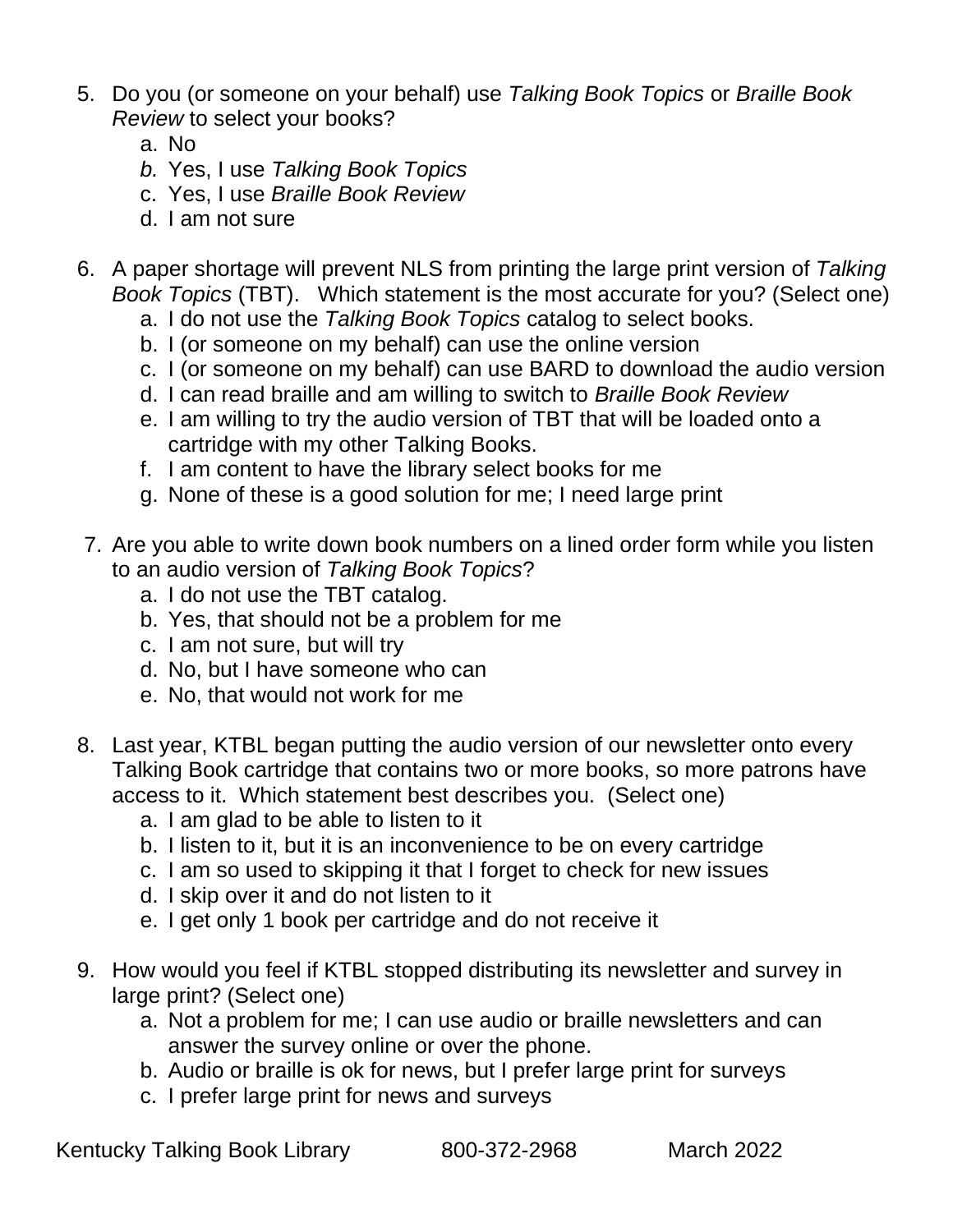- 10. In what areas do you benefit from using Talking Book Library service? (Select all that apply.)
	- a. Pleasure reading or entertainment
	- b. Companionship
	- c. Education
	- d. Work
	- e. Religion
	- f. Health
	- g. Staying informed and connected with others
	- h. Other (please describe) \_\_\_\_\_\_\_\_\_\_\_\_\_\_\_\_\_\_\_\_\_\_\_\_\_\_\_\_\_\_\_\_\_\_\_\_\_\_\_
- 11. Do you feel that braille or talking books are important to your mental health?
	- a. Yes, very important
	- b. Yes, somewhat important
	- c. No, not important
	- d. I don't know
- 12. In what areas has using braille or talking books benefitted your mental health? (Select all that apply.)
	- a. Provides mental stimulation
	- b. Improves concentration or memory
	- c. Eases loneliness or boredom
	- d. Lessens depression or anxiety
	- e. Distracts from problems or pain
	- f. Increases confidence or independence
	- g. Helps me come to terms with vision loss or physical disability
	- h. Other
- 13. Please rate the overall quality of service you have received from KTBL.
	- a. Excellent
	- b. Very good
	- c. Fair
	- d. Poor

#### Comments: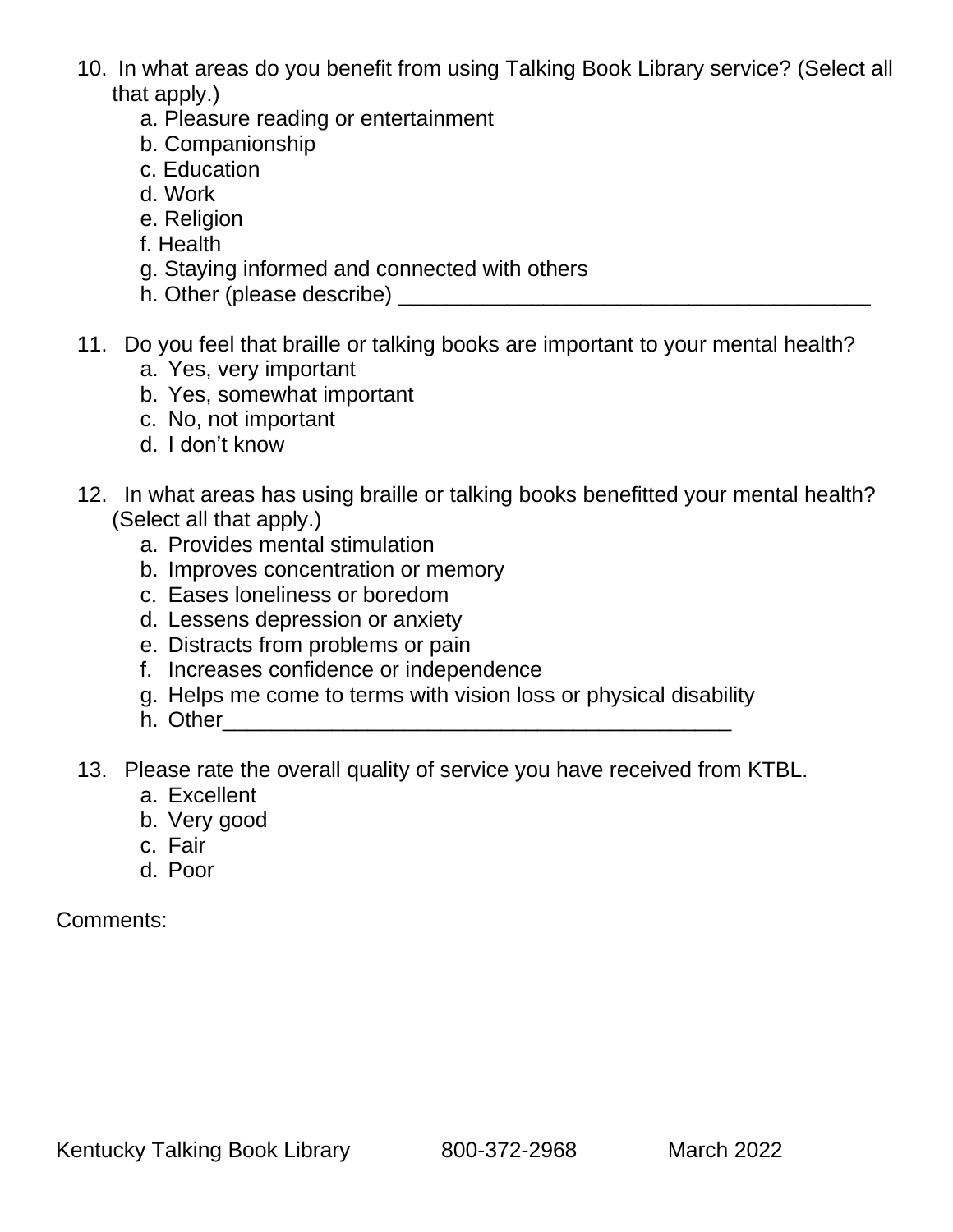Thank you for taking the time to compete our survey. Call KTBL at 800-372-2968 or 502-564-5791, or email [KTBL.Mail@ky.gov](mailto:KTBL.Mail@ky.gov) if you have specific issues about your service.

> Free Matter for the Blind/ Physically Handicapped DMM 703.5

# **KENTUCKY TALKING BOOK LIBRARY PO BOX 537 FRANKFORT, KY 40602**

**\_\_\_\_\_\_\_\_\_\_\_\_\_\_\_\_\_\_\_\_\_\_\_\_\_\_\_\_\_\_\_\_\_\_\_\_\_\_\_\_\_\_\_\_\_\_\_\_\_\_\_\_\_\_\_\_\_\_\_\_**

**\_\_\_\_\_\_\_\_\_\_\_\_\_\_\_\_\_\_\_\_\_\_\_\_\_\_\_\_\_\_\_\_\_\_\_\_\_\_\_\_\_\_\_\_\_\_\_\_\_\_\_\_\_\_\_\_\_\_\_\_**

Kentucky Talking Book Library 800-372-2968 March 2022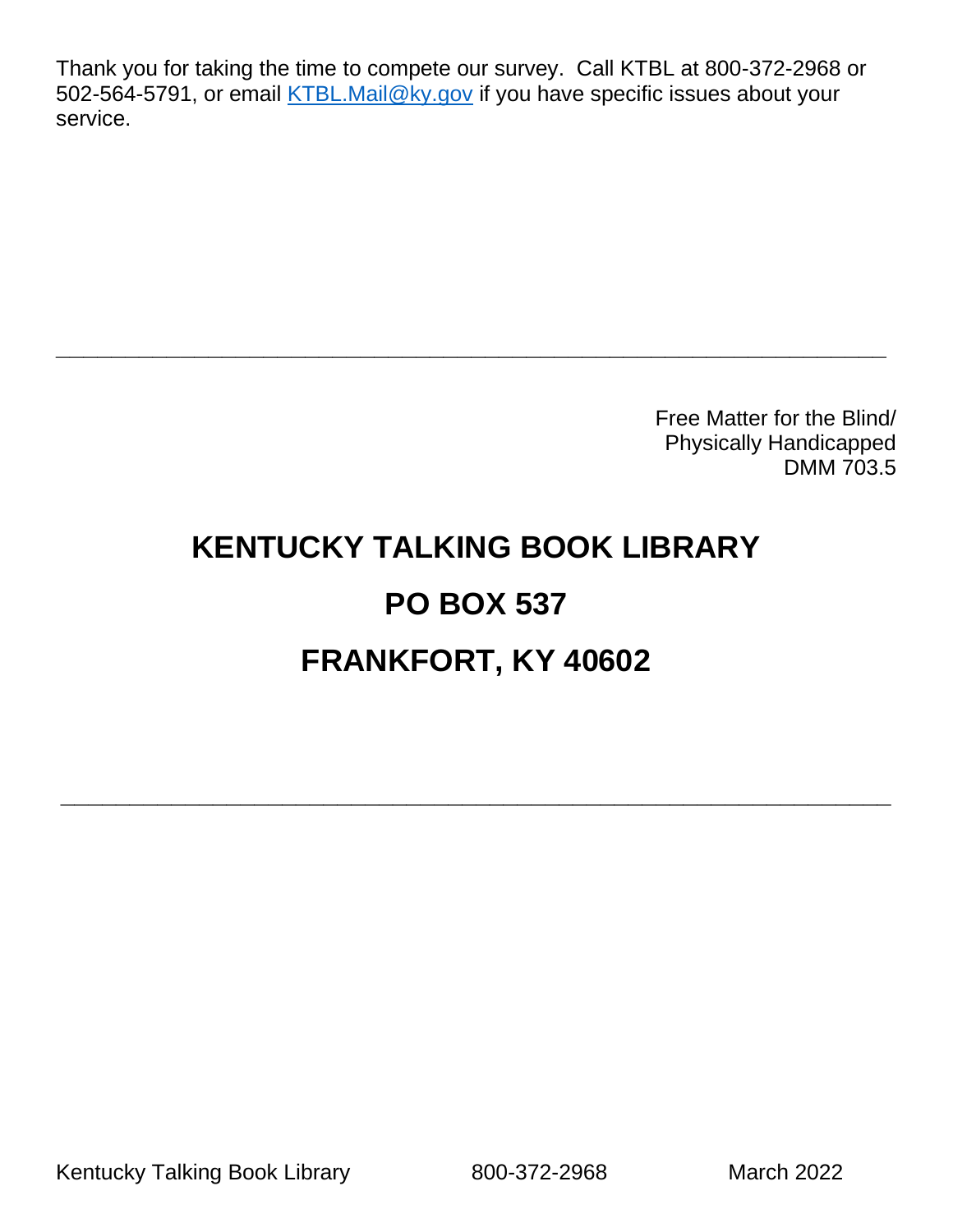#### **Did You Know?**

There are some controls on the Talking Book player that you may have forgotten about but might find useful.

- The white **speed control buttons** are on the top right side of the player. Press the arrow pointing up to speed up the narrator and read faster. Press the arrow pointing down to slow down playback; this may help if you have trouble understanding the narrator.
- The white **tone control buttons** are on the top left side of the player. Narrators have a wide variety of voices, from deep to high pitched. Adjusting the tone may allow you to better hear or understand a particular narrator. It can also help when listening to older books that were originally recorded on tape.
- The **sleep button** is shaped like a crescent moon and is located just above the large green Play/Stop button. If you press it, the player will play for 15 minutes, then automatically shut off. This comes in handy if you tend to fall asleep while listening. You can press it twice for 30 minutes, 3 times for 45 minutes, or 4 times for an hour of play.
- Don't forget the player has **built-in instructions.** Make sure there is no book cartridge in the player, press the red power button to turn it on, then press any button to hear how it works.

#### **Thank You for Your Support**

On behalf of all our Talking Book patrons, we want to thank everyone who made donations to our program in 2021. We cannot list them all individually but wish to extend a public **THANK YOU!**

We also wish to thank those who sent in **personal notes** and letters of support. Our staff really enjoy reading them and they motivate us in our daily work. We share them anonymously in our federal reports as examples of the positive impact our program has had on its users. Please keep them coming!



This project was made possible in part by the Institute of Museum and Library Services.